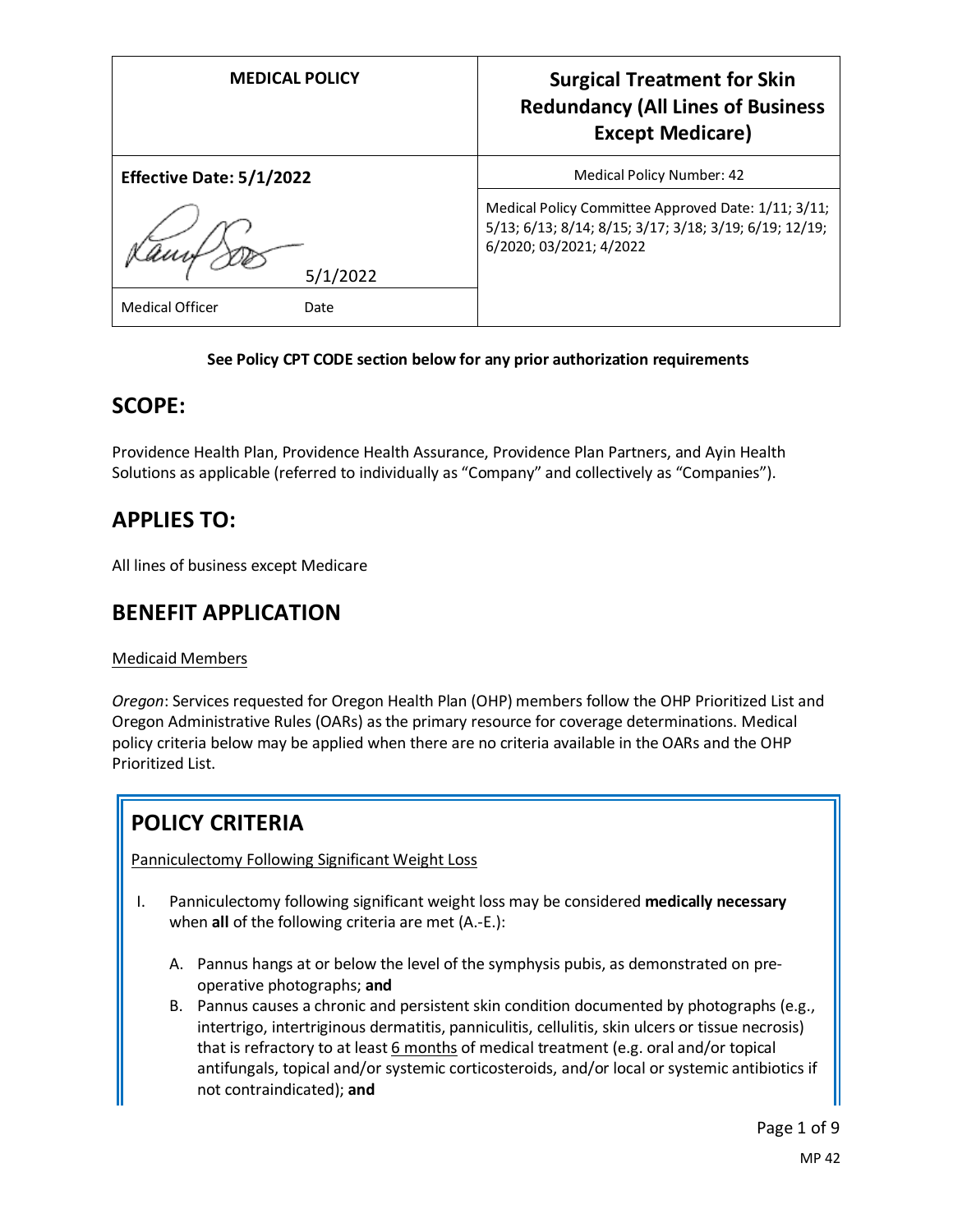# **MEDICAL POLICY Surgical Treatment for Skin Redundancy (All Lines of Business Except Medicare)**

- C. Pannus interferes with activities of daily living; **and**
- D. Clinical documents indicate the patient's weight has remained stable for at least 6 months; **and**
- E. If patient's significant weight loss is the result of bariatric surgery, the procedure is performed at 18 months after the bariatric surgery and clinical documents indicate the patient's weight has remained stable in the most recent 6 months.
- II. Panniculectomy following significant weight loss is considered **not medically necessary and not covered** when criterion I. above is not met.

#### Panniculectomy **Not** Following Significant Weight Loss

- III. Panniculectomy not following significant weight loss may be considered **medically necessary**  when **all** of the following criteria are met (A.-C.):
	- A. Pannus hangs at or below the level of the symphysis pubis, as demonstrated on preoperative photographs; **and**
	- B. Pannus causes a chronic and persistent skin condition documented by photographs (e.g., intertrigo, intertriginous dermatitis, panniculitis, cellulitis, skin ulcers or tissue necrosis) that is refractory to at least 6 months of medical treatment (e.g., oral and/or topical antifungals, topical and/or systemic corticosteroids, and/or local or systemic antibiotics if not contraindicated); **and**
	- C. Pannus interferes with activities of daily living.
- III. Panniculectomy not following significant wight loss is considered **not medically necessary and not covered** when criterion III. is not met.

#### Surgical Treatment of Other Anatomical Areas

- IV. Surgical treatment of redundant or excessive skin for other anatomical areas (e.g., upper and lower extremities, buttocks) may be considered **medical necessary** when **all** of the following criteria (A.- G.) are met:
	- A. There is presence of a functional deficit due to a severe physical deformity or disfigurement resulting from the abundant or excessive skin; **and**
	- B. The surgery is expected to restore or improve the functional deficit; **and**
	- C. The redundant or excessive skin is demonstrated on preoperative photographs **or**  detailed description on physical exam including approximate measurements; **and**
	- D. The redundant or excessive skin is interfering with activities of daily living; **and**
	- E. For areas other than the face, photographic evidence or detailed exam indicates that redundant or excessive skin is causing chronic and persistent intertrigo, intertriginous dermatitis, cellulitis, skin ulcerations or tissue necrosis, which is refractory to at least 6 months of medical management, including all applicable treatments (e.g., oral and/or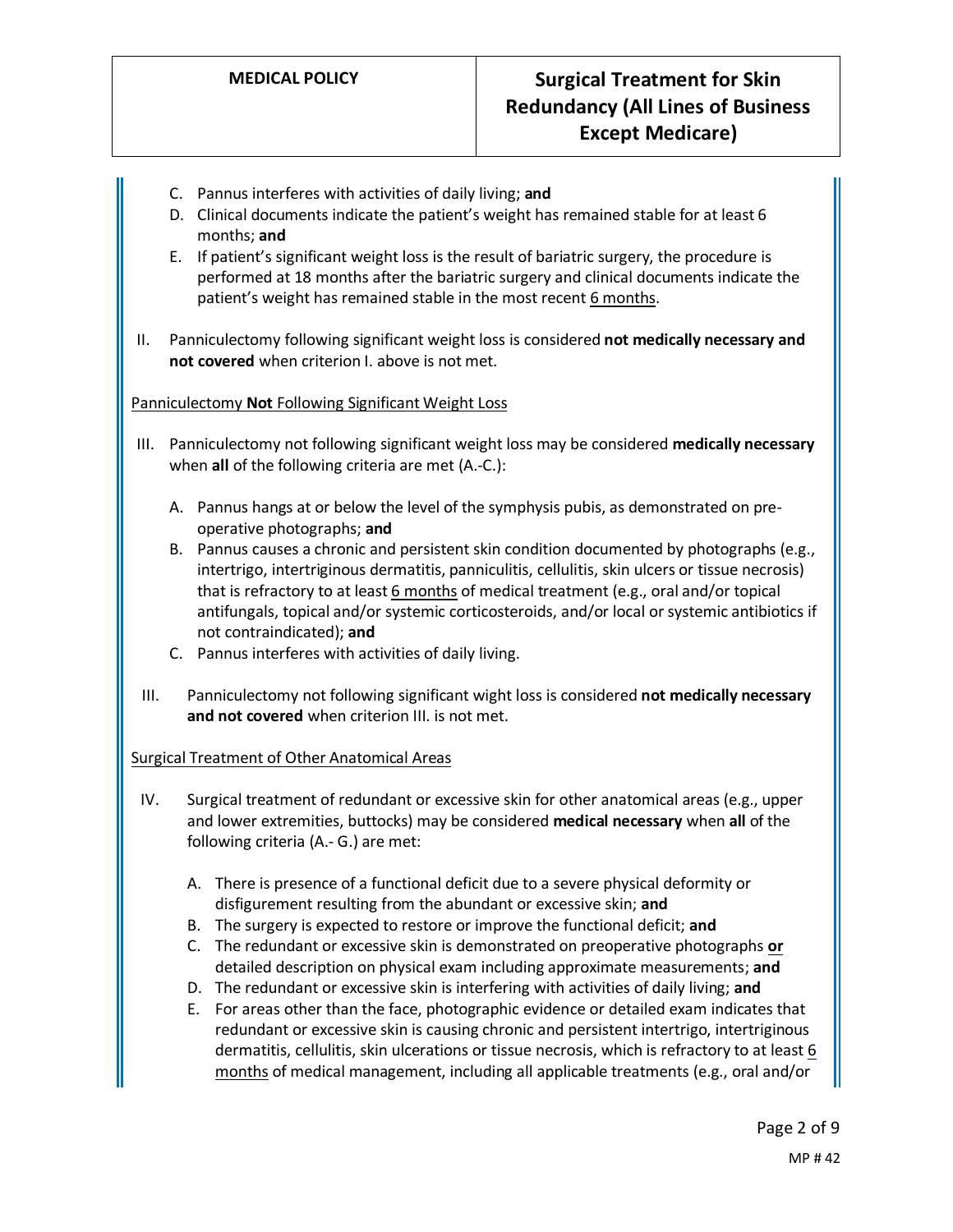topical antifungals; topical and/or systemic corticosteroids, and/or local or systemic antibiotics if not contraindicated); **and**

- F. If the procedure is being performed following significant weight loss, clinical documents indicate the patient's weight has remained stable for at least 6 months; **and**
- G. If the significant weight loss is the result of bariatric surgery, the procedure is performed 18 months after the bariatric surgery and clinical documents indicate that patient's weight has remained stable in the most recent 6 months.
- V. Surgical treatment of redundant or excessive skin for other anatomical areas (e.g., upper and lower extremities, buttocks) is considered **not medically necessary and not covered**  when criterion IV. is not met.

#### Non-Coverage Criteria

- VI. Abdominoplasty (i.e. "tummy tuck") is considered **cosmetic and not covered** for the treatment of any indication.
- VII. Surgical procedures to remove excessive or redundant skin are considered **cosmetic and not covered** including, but not limited to, any of the following:
	- Surgery performed solely to enhance a patient's appearance in the absence of any signs or symptoms of functional abnormalities.
	- Treatment of neck or back pain.
	- For the sole purpose of repairing abdominal wall laxity or diastasis recti.
	- For the sole purpose of improving appearance, including garment fit.
	- When performed in conjunction with abdominal or gynecological procedures (e.g., abdominal hernia repair, hysterectomy, obesity surgery)
	- Suction-assisted lipectomy to treat any anatomical area.

## **CPT CODES**

| <b>All Lines of Business Except Medicare</b> |                                                                                                                  |
|----------------------------------------------|------------------------------------------------------------------------------------------------------------------|
|                                              | <b>Prior Authorization Required</b>                                                                              |
| 15830                                        | Excision, excessive skin and subcutaneous tissue (includes lipectomy); abdomen,<br>infraumbilical panniculectomy |
| 15832                                        | Excision, excessive skin and subcutaneous tissue (includes lipectomy); thigh                                     |
| 15833                                        | Excision, excessive skin and subcutaneous tissue (includes lipectomy); leg                                       |
| 15834                                        | Excision, excessive skin and subcutaneous tissue (includes lipectomy); hip                                       |
| 15835                                        | Excision, excessive skin and subcutaneous tissue (includes lipectomy); buttock                                   |
| 15836                                        | Excision, excessive skin and subcutaneous tissue (includes lipectomy); arm                                       |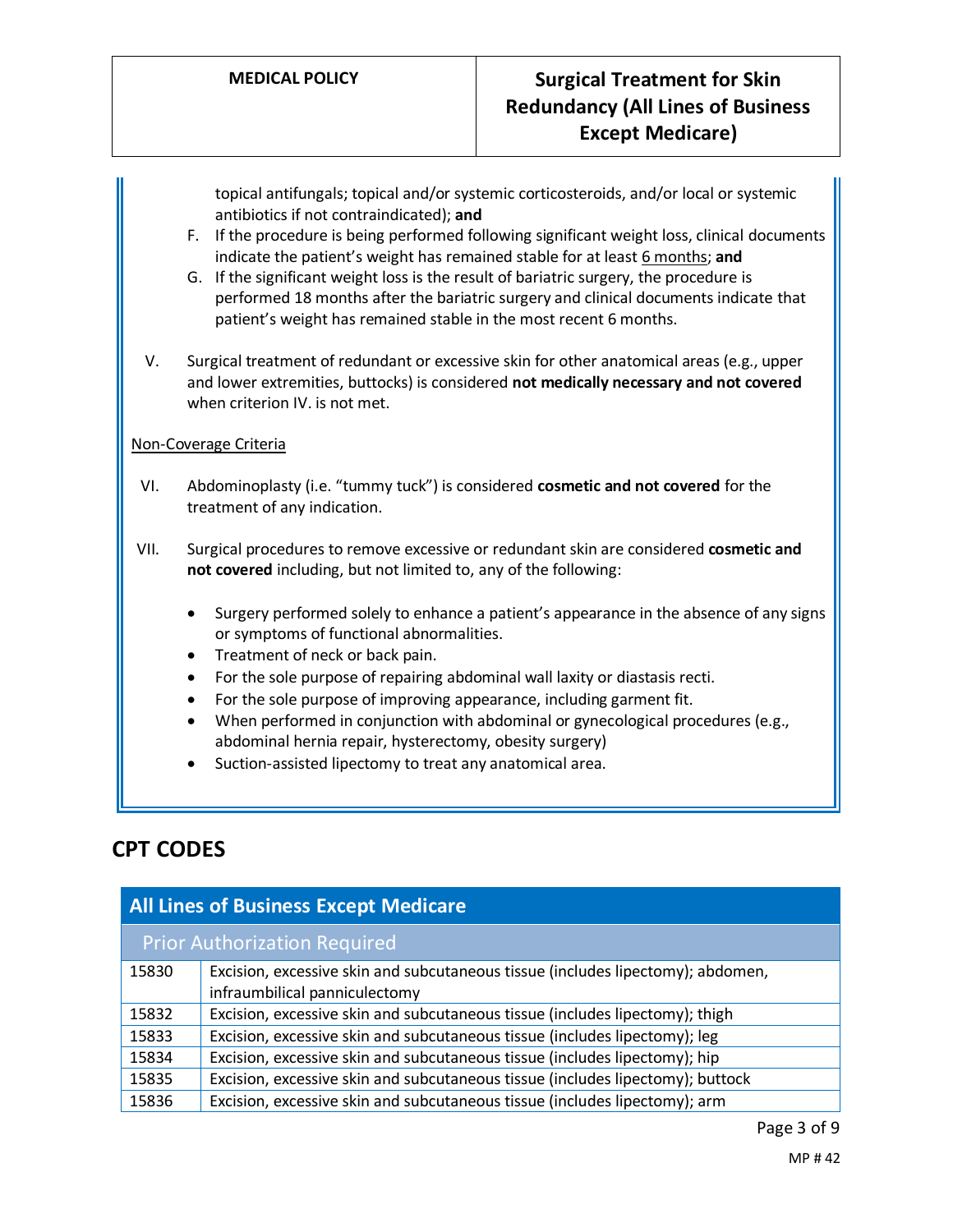## **MEDICAL POLICY Surgical Treatment for Skin Redundancy (All Lines of Business Except Medicare)**

| 15837 | Excision, excessive skin and subcutaneous tissue (includes lipectomy); forearm/hand          |
|-------|----------------------------------------------------------------------------------------------|
| 15838 | Excision, excessive skin and subcutaneous tissue (includes lipectomy); submental fat pad     |
| 15839 | Excision, excessive skin and subcutaneous tissue (includes lipectomy); other area            |
| 15847 | Excision, excessive skin and subcutaneous tissue (includes lipectomy), abdomen (e.g.,        |
|       | abdominoplasty) (includes umbilical transposition and fascial placation) (list separately in |
|       | addition to code for primary procedure)                                                      |
| 15876 | Suction assisted lipectomy; head and neck                                                    |
| 15877 | Suction assisted lipectomy; trunk                                                            |
| 15878 | Suction assisted lipectomy; upper extremity                                                  |
| 15879 | Suction assisted lipectomy; lower extremity                                                  |

## **DESCRIPTION**

There are a wide range of defects of varying severity that may benefit from the removal of excess skin and fat. Examples of reconstructive indication may include:

- Abdominal wall defects, irregularities or pain caused by previous pelvic or lower abdominal surgery
- Umbilical hernias
- Intertriginous skin conditions
- Scarring

According to the American Society of Plastic Surgeons:<sup>1-4</sup>

"Abdominoplasty typically performed for cosmetic purposes, involves the removal of excess skin and fat from the pubis to the umbilicus or above, and may include fascial placation of the rectus muscle diastasis and neoumbilicoplasty.

Mini or modified abdominoplasties are also typically performed for cosmetic purposes on patients with a minimal to moderate defect as well as mild to moderate skin laxity and muscle flaccidity and do not usually involve muscle plication above the umbilical level or neoumbilicoplasty.

Panniculectomy involves the removal of hanging excess skin/fat in a transverse or vertical wedge but does not include muscle placation, neoumbilicoplasty or flap elevation. A cosmetic abdominoplasty is sometimes performed at the time of a functional panniculectomy.

"Belt Lipectomy is a circumferential procedure which combines the elements of an abdominoplasty or panniculectomy with removal of excess skin/fat from the lateral thighs and buttock. The procedure involves removing a "belt" of tissue from around the circumference of the lower trunk which eliminates lower back rolls, and provides some elevation of the outer thighs, buttocks, and mons pubis. Similarly, a circumferential lipectomy describes an abdominoplasty or panniculectomy combined with flank and back lifts.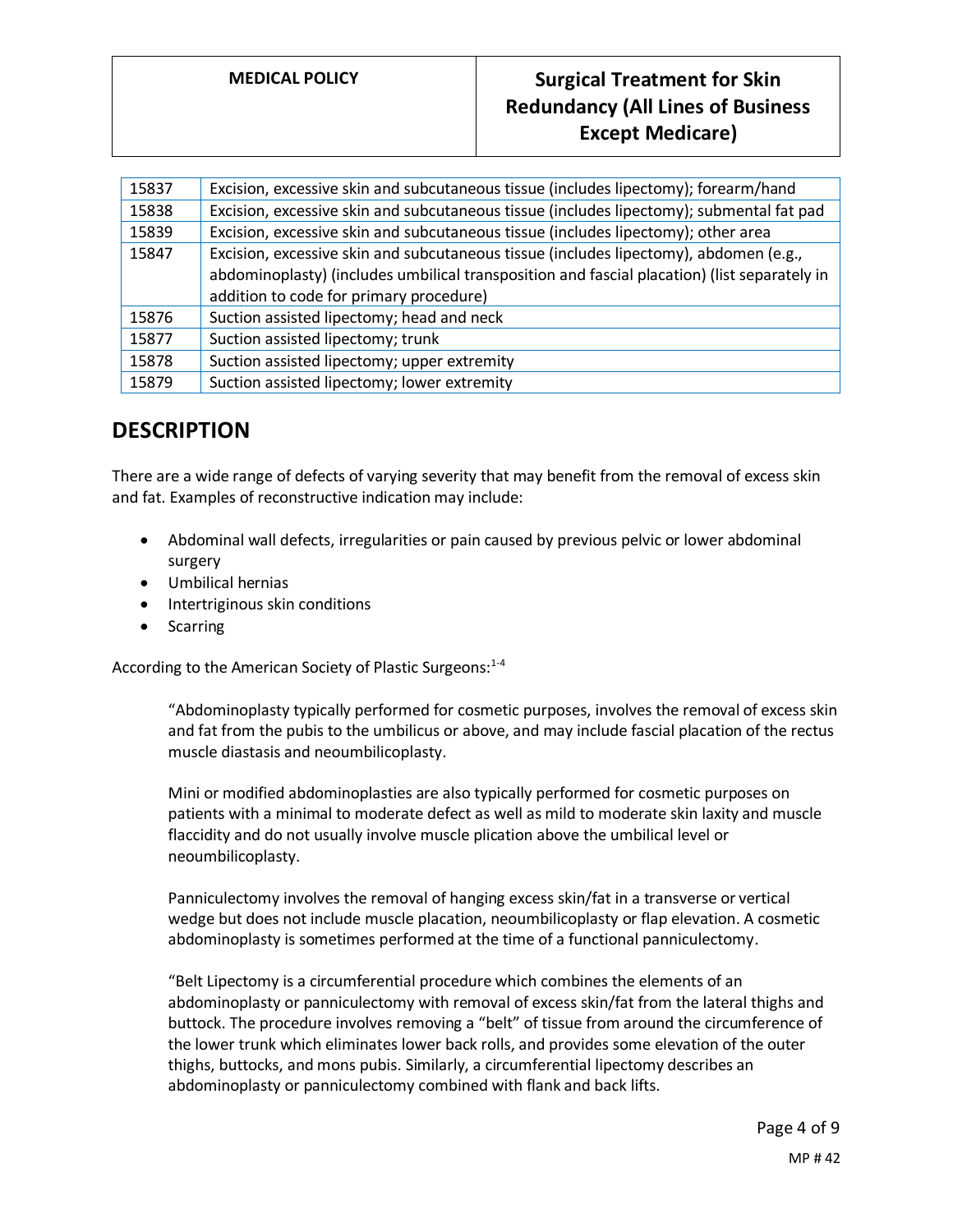# **MEDICAL POLICY Surgical Treatment for Skin Redundancy (All Lines of Business Except Medicare)**

Torsoplasty is a series of operative procedures, usually done together to improve the contour of the torso, usually female (though not exclusively). This series would include abdominoplasty with liposuction of the hips/flanks and breast augmentation and/or breast lift/reduction. In men, this could include reduction gynecomastia by suction assisted lipectomy/ultrasound assisted lipectomy or excision.

Circumferential lipectomy combines an abdominoplasty with a "back lift", both procedures being performed together sequentially and including suction assisted lipectomy, where necessary.

Lower body lift is a procedure that treats the lower trunk and thighs as a unit by eliminating a circumferential wedge of tissue that is generally, but not always, more inferiorly positioned laterally and posteriorly than a belt lipectomy. The procedure lifts tissues all the way from the knee level and reduces, but does not eliminate, the need for subsequent thigh lifts. A lower body lift tends to stress thigh lifting along with truncal improvement."

#### Cosmetic versus Reconstructive Surgery

Per the American Medical Association (AMA) policy H-475.992:<sup>5</sup>

*Reconstructive Surgery* is defined as surgery performed on *abnormal* structures of the body, caused by congenital defects, developmental abnormalities, trauma, infection, tumors or disease. It is generally performed to improve function, but may also be done to approximate a normal appearance.

*Cosmetic Surgery* is defined as surgery performed to reshape *normal* structures of the body to improve the patient's appearance and self-esteem.

Only in rare circumstances will buttock, thigh, or arm lifts be needed to treat functional abnormalities. These procedures are typically performed to improve appearance and are typically cosmetic in nature.

#### Pannus Grade

According to the American Society of Plastic Surgeons (ASPS), "Excess skin and fat affect the entire trunk region; however, the area that is usually emphasized is the anterior abdomen. The severity of abdominal deformities is graded as follows:<sup>4</sup>

- Grade 1: panniculus covers hairline and mons pubis but not the genitals
- Grade 2: panniculus covers genitals and upper thigh crease
- Grade 3: panniculus covers upper thigh
- Grade 4: panniculus covers mid-thigh
- Grade 5: panniculus covers knees and below"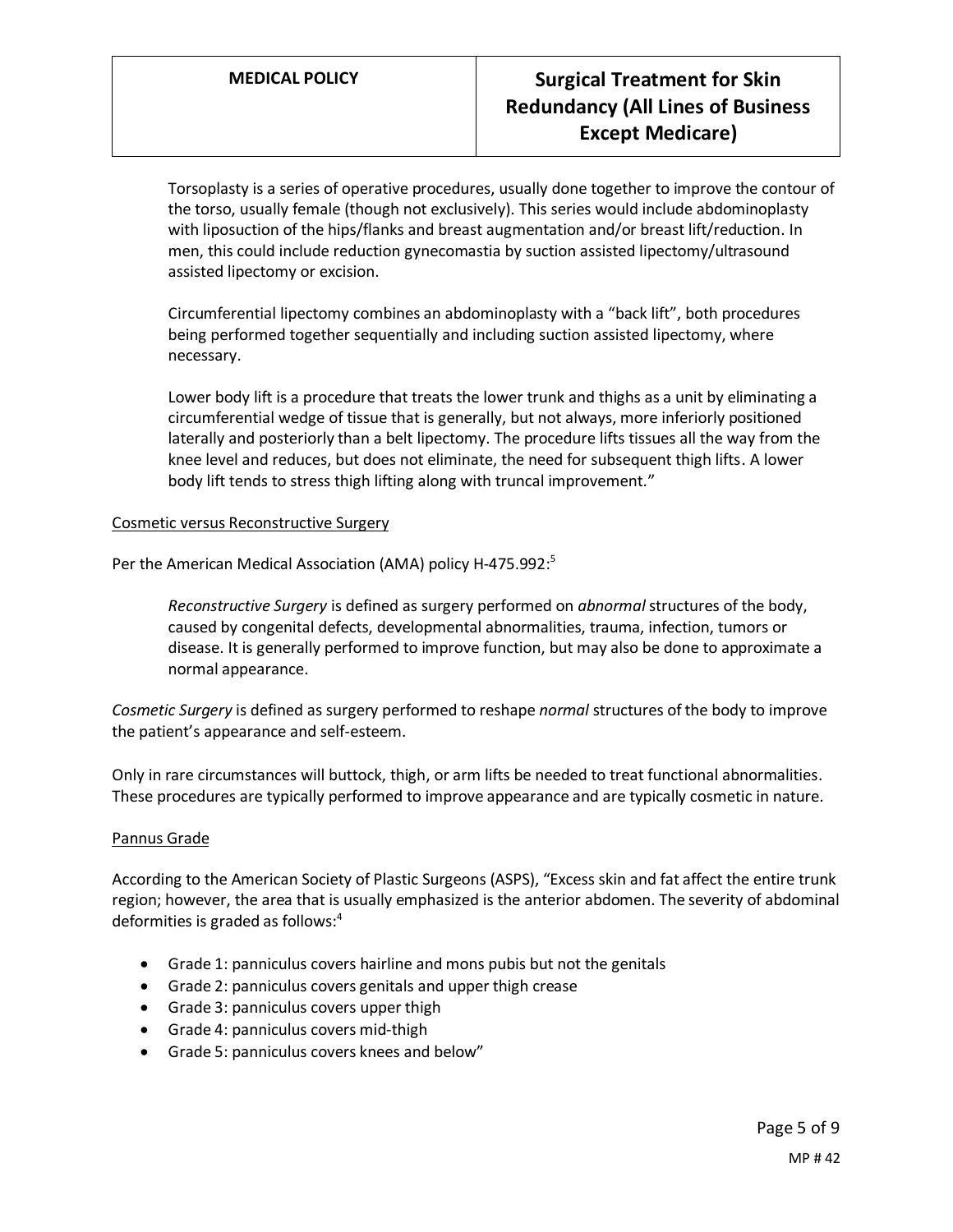## **REVIEW OF EVIDENCE**

No evidence review was conducted regarding the removal of excess skin or fat for the treatment of various conditions. Criteria above are based largely on clinical practice guidelines, discussed below, identified as of February 2022.

# **CLINICAL PRACTICE GUIDELINES**

American Society of Plastic Surgeons (ASPS)

• In 2019, the ASPS published insurance coverage criteria for third-party payers for panniculectomy. <sup>2</sup> According to the guideline:

> "Panniculectomy has been shown to improve functional quality of life. Activities of daily living, treatment of buried penis, access to renal transplant lists, and facilitation of concomitant surgical procedures have all been documented. Though complication rates are high, safety appears to be improving over time, and plastic surgery trained surgeons appear to have lower complication rates than non-plastic surgery trained surgeons.

When an abdominoplasty or panniculectomy are performed solely to enhance a patient's appearance in the absence of any signs or symptoms of functional abnormalities, the procedure should be considered cosmetic in nature and not a compensable procedure unless specified in the patient's policy.

Panniculectomy should be considered a reconstructive procedure when performed to correct or relieve structural defects of the abdominal wall, improve skin health within the fold beneath the pannus, and/or help improve chronic low back pain due to functional incompetence of the anterior abdominal wall.

In rare circumstances, plastic surgeons may perform a hernia repair in conjunction with an abdominoplasty or panniculectomy. A true hernia repair involves opening fascia and/or dissection of a hernia sac with return of intraperitoneal contents back to the peritoneal cavity. A true hernia repair should not be confused with diastasis recti repair, which is often part of a standard abdominoplasty."<sup>2</sup>

• In 2018, the ASPS for published insurance coverage criteria for third-party payers for abdominoplasty. $3$  According to the guideline:

> "When an abdominoplasty is performed solely to enhance a patient's appearance in the absence of any signs or symptoms of functional abnormalities, the procedure should be considered cosmetic in nature and not a compensable procedure unless specified in the patient's policy.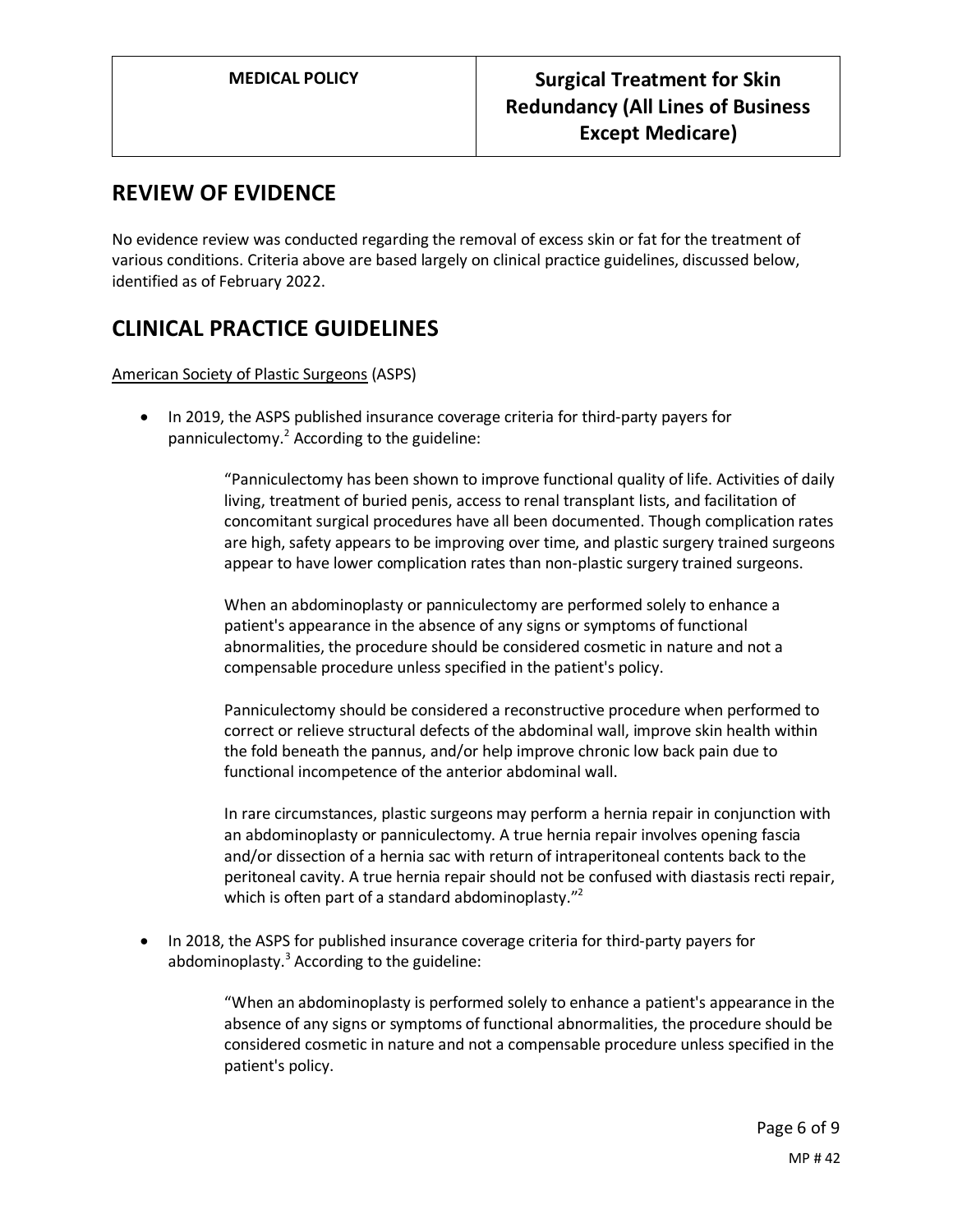In the case where a panniculectomy is combined with plication of the rectus abdominis muscle and/or translocation of the umbilicus, this may be completed as a single stage procedure but the plication of the rectus abdominis muscle and/or translocation of umbiicus should be considered purely cosmetic…"<sup>3</sup>

- In 2017, the ASPS published insurance coverage criteria for third-party payers for surgical treatment of skin redundancy for obese and massive weight loss patients.<sup>1</sup> According to the guideline:
	- "Circumstances will buttock, thigh or arm lifts be needed to treat functional abnormalities. Typically, these procedures are performed to improve appearance and are therefore cosmetic in nature.

Patients considered for panniculectomy may be required to/ should document the type and duration of symptoms/ treatment for panniculitis. Documented recalcitrant panniculitis may be considered as indication for panniculectomy. Photographs should confirm the patients' medical condition.

Patients considered for panniculectomy may be required to/ should document specialist (back) evaluation, radiological evaluation and duration of symptoms/ treatment for chronic back pain felt related to their panniculus. Direct correlation is recommended before panniculectomy is considered. Photographs should confirm the patients' medical condition. Improvement in a patient's activities of daily living should not be considered as an indication for panniculectomy."<sup>1</sup>

• In 2019, the ASPS published a practice parameter for surgical treatment of skin redundancy for obese and massive weight loss patients.<sup>4</sup> Specific indications for trunk, breast, arms, and thighs are delineated in the practice parameter.

## American Association of Clinical Endocrinologists, Obesity Society, American Society for Metabolic & Bariatric Surgery

In 2013, the American Association of Clinical Endocrinologists, Obesity Society, and American Society for Metabolic & Bariatric Surgery updated a co-sponsored guideline regarding perioperative support of bariatric surgery patients.<sup>6</sup> The group indicated the following regarding body-contouring surgery:

"Body-contouring surgery may be performed after bariatric surgery to manage excess tissue that impairs hygiene, causes discomfort, and is disfiguring (Grade C; BEL 3) .This surgery is best pursued after weight loss has stabilized (12 to 18 months after bariatric surgery) (Grade D).<sup>6</sup>

The recommendations above are based on weak evidence and consensus opinion.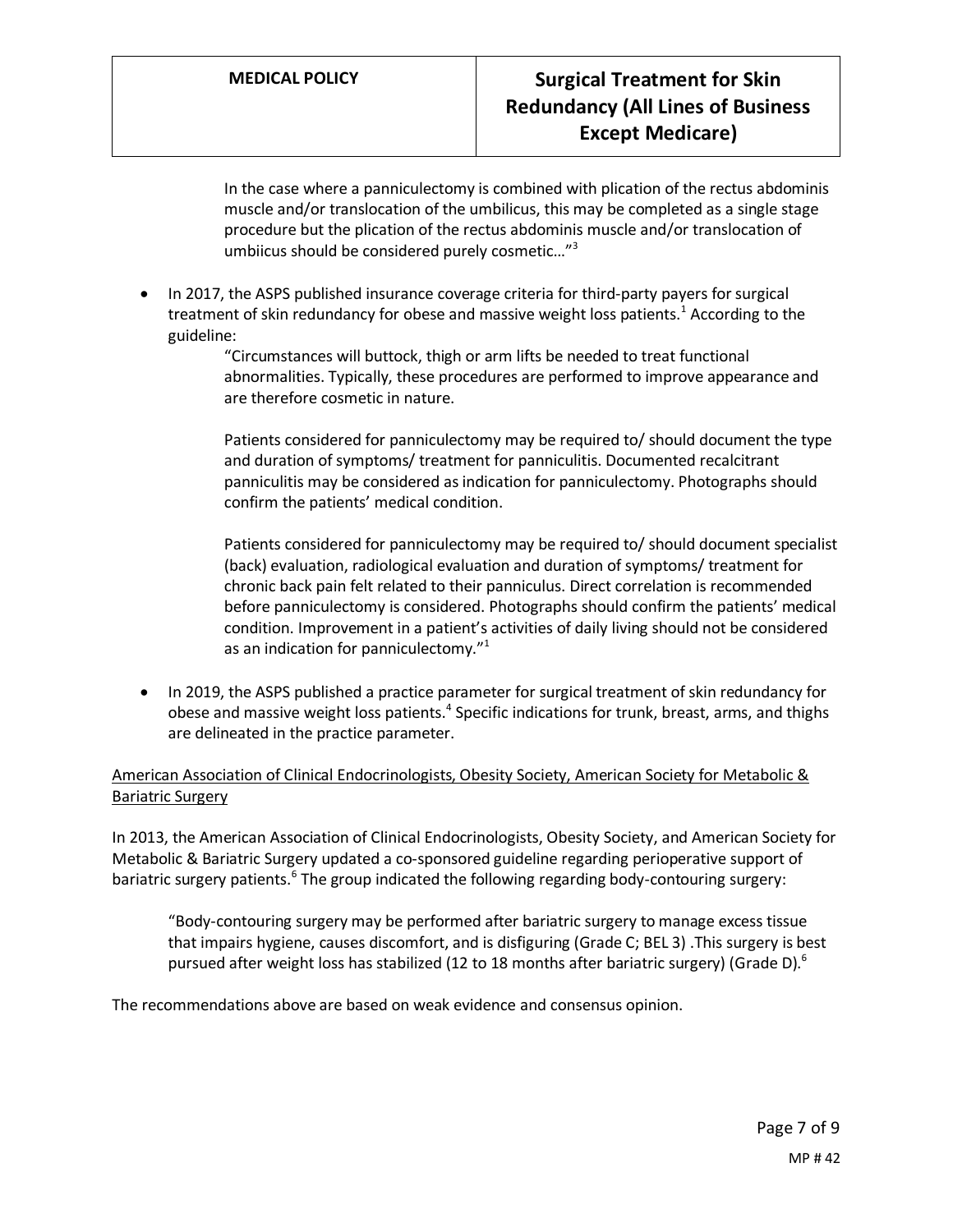# **INSTRUCTIONS FOR USE**

Company Medical Policies serve as guidance for the administration of plan benefits. Medical policies do not constitute medical advice nor a guarantee of coverage. Company Medical Policies are reviewed annually and are based upon published, peer-reviewed scientific evidence and evidence-based clinical practice guidelines that are available as of the last policy update. The Companies reserve the right to determine the application of Medical Policies and make revisions to Medical Policies at any time. Providers will be given at least 60-days' notice of policy changes that are restrictive in nature.

The scope and availability of all plan benefits are determined in accordance with the applicable coverage agreement. Any conflict or variance between the terms of the coverage agreement and Company Medical Policy will be resolved in favor of the coverage agreement.

# **REGULATORY STATUS**

## Mental Health Parity Statement

Coverage decisions are made on the basis of individualized determinations of medical necessity and the experimental or investigational character of the treatment in the individual case. In cases where medical necessity is not established by policy for specific treatment modalities, evidence not previously considered regarding the efficacy of the modality that is presented shall be given consideration to determine if the policy represents current standards of care.

## **MEDICAL POLICY CROSS REFERENCES**

- Surgical Treatment for Skin Redundancy (Medicare Only)
- Cosmetic and Reconstructive Procedures (All Lines of Business Except Medicare)
- Cosmetic and Reconstructive Procedures (Medicare Only)

## **REFERENCES**

1. American Society of Plastic Surgeons. ASPS Recommended Insurance Coverage Criteria for Third-Party Payers: Surgical Treatment of Skin Redundancy for Obese and Massive Weight Loss Patients. [https://www.plasticsurgery.org/Documents/Health-Policy/Reimbursement/insurance-2017-skin](https://www.plasticsurgery.org/Documents/Health-Policy/Reimbursement/insurance-2017-skin-redundancy-for-obese-and-massive-weight-loss-patients.pdf)[redundancy-for-obese-and-massive-weight-loss-patients.pdf.](https://www.plasticsurgery.org/Documents/Health-Policy/Reimbursement/insurance-2017-skin-redundancy-for-obese-and-massive-weight-loss-patients.pdf) Published 2017. Accessed 3/8/2022. 2. American Society of Plastic Surgeons. ASPS Recommended Insurance Coverage Criteria for Third-Party Payers: Panniculectomy. [https://www.plasticsurgery.org/Documents/Health-](https://www.plasticsurgery.org/Documents/Health-Policy/Reimbursement/insurance-2019-panniculectomy.pdf)[Policy/Reimbursement/insurance-2019-panniculectomy.pdf.](https://www.plasticsurgery.org/Documents/Health-Policy/Reimbursement/insurance-2019-panniculectomy.pdf) Published 2019. Accessed 3/8/2022. 3. American Society of Plastic Surgeons. ASPS Recommended Insurance Coverage Criteria for Third-Party Payers: Abdomioplasty[. https://www.plasticsurgery.org/Documents/Health-](https://www.plasticsurgery.org/Documents/Health-Policy/Reimbursement/insurance-2018-abdominoplasty.pdf)[Policy/Reimbursement/insurance-2018-abdominoplasty.pdf.](https://www.plasticsurgery.org/Documents/Health-Policy/Reimbursement/insurance-2018-abdominoplasty.pdf) Published 2018. Accessed 3/8/2022.